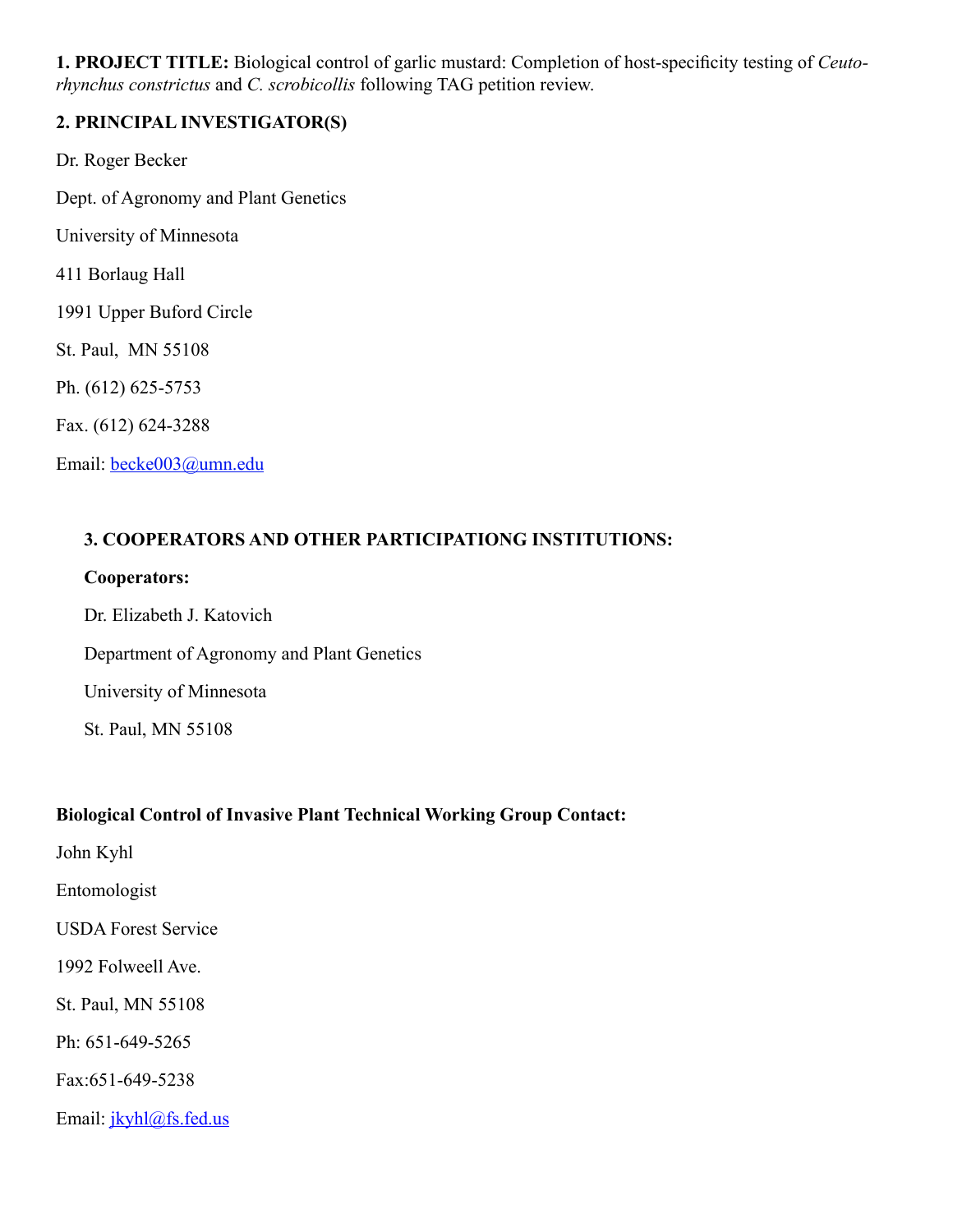## **4. Budget Amount:** \$84,000

**Project Leveraging:** \$46,900 **Start Date:** January 1, 2014

**End Date:** Sept. 30, 2016

 **5. Project Goals and Supporting Objectives:** The goal of this project is to complete what is anticipated to be the last round of host-specificity testing to gain approval to release the crown-boring weevil, *Ceutorhynchus scrobicollis* and to complete host-specificity testing of the seed-feeding weevil, *Ceutorhynchus constrictus* as biological control agents to control garlic mustard (*Alliaria petiolata)*.

**Objective 1:** Complete additional host-specificity testing of *C. constrictus* and *C. scrobicollis* on Brassicaceae species native to North America.

**Objective 2:** Submit complementary data on host-range testing for *C. constrictus* and *C. scrobicollis* to the USDA, APHIS, Technical Advisory Group for Biocontrol of Weeds.

## **6. Project Justification/Urgency:**

**Justification:** Compared to when this effort was started in 1998, the need for biological control of garlic mustard is well known. This entrenched, invasive plant, native to Europe, poses a threat to native herbaceous and woody plants in the forest understory in North America (Blossey et al. 2001, Cavers et al. 1979). Garlic mustard has spread to 38 states and 6 Canadian provinces, has the potential for a wider distribution (Welk et al. 2002) and has been rated as the top invasive plant species in 20 Northeastern area states in Forest Service surveys (na. fs.fed.us/fhp/invasive\_ plants/pdfs/analysis.pdf ). Garlic mustard is also listed as a noxious weed in eight states, including Minnesota (Plants.usda.gov). This invasive significantly impacts forested riparian habitats and can be found along high priority landscapes such as the Mississippi River corridor.

Through abundant seed production garlic mustard is able to rapidly colonize mesic forests and produce dense stands (Meekins and McCarthy 2002) and is more competitive than other woody understory species (Meekins and McCarthy 1999). Garlic mustard produces phytotoxins (Vaughn and Berhow 1999) that are exuded from root tissue and can directly inhibit growth of native hardwoods such as red maple, sugar maple and white ash, or disrupt the mutual associations between native tree seedlings and mycorrhizal fungi that are critical for tree growth and survival (Roberts and Anderson 2001, Stinson et al. 2006, Wolfe et al. 2008). The need for biological control is generally understood and of interest to land managers.

**Urgency:** Host-specificity testing of agents for biological control of garlic mustard has previously been supported with funding from the Technology Development for the Biological Control of Invasive Native and Non-Native Plants program for both *C. constrictus* and *C. scrobicollis*. We are requesting additional supplemental funding to complete what we anticipate will be the final round of testing to gain approval for release of *C. scrobicollis*. This additional host specificity work was requested by the USDA APHIS Technical Advisory Group for Biocontrol of Weeds (TAG) this past summer (June, 2013) after reviewing, supplemental documents submitted in response to Petition 08-05, *A Petition for the Introduction, Experimental Release and Open-Field Release of the Root-Mining Weevil Ceutorhynchus scrobicollis (Coleoptera: Curculionidae) for the Biological Control of garlic mustard (Alliaria petiolata) in North America*. If the additional testing described in this proposal continues to show specificity, we see no impediments to approval of *C. scrobicollis* for release based on host specificity of the weevil. Efforts to gain approval of *C. constrictus* for release will follow. The seed-feeder, *C. constrictus,* is the second priority agent after *C. scrobicollis.* We are expanding the list of species to test for *C. constrictus* to match the species to test for *C. scrobicollis*.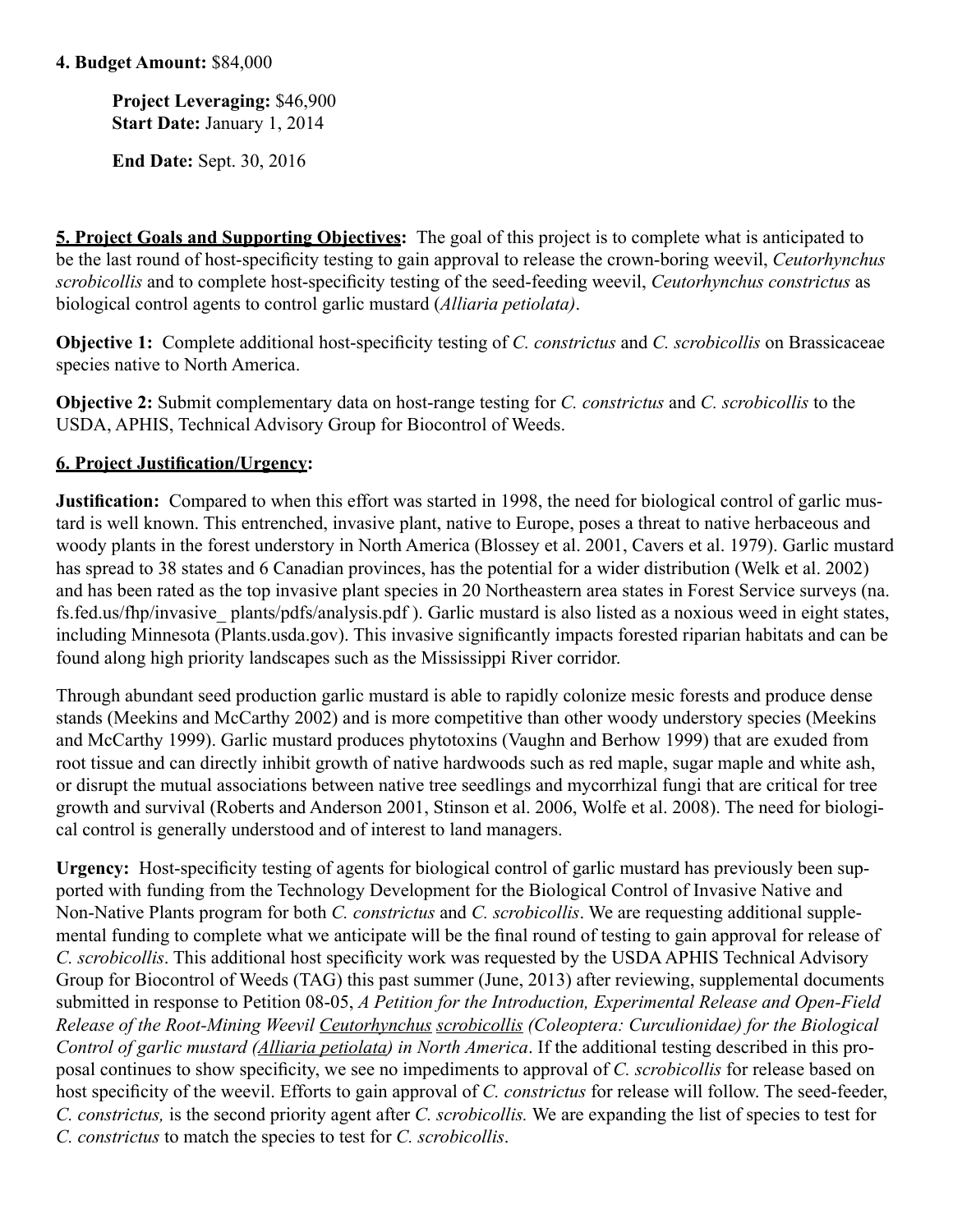As the phylogeny of the Brassicaceae has continued to evolve, it has necessitated adding plant species to our host-range testing program. Since the initiation of the garlic mustard biocontrol program in 1998, we have had to add additional plant species to our host range testing several times as the result of changes in Brassicaceae phylogeny. Currently, garlic mustard is placed in Lineage II of the Brassicaceae phylogeny (Franzke et al. 2011, Al-Shehbaz 2012). This information was not available when we submitted our original petition in 2008, nor prior to submitting the supplemental work to TAG in 2011. Based on reviewers' assessments and discussions with TAG at their meeting in June of 2013, we will focus additional host range testing efforts on Brassicaceae species from Lineage II and on Threatened and Endangered (T and E) species. Accordingly, we produced a list of 16 additional species which was submitted to TAG for comment/approval in October 2013.

In our Proposed Test Plant List submitted to TAG for comment, eight species are on the USFWS Federal List of T and E and Candidate Species. Six species are surrogates for T and E species that cannot be tested directly since seed are not available. Taxonomically related species were chosen as surrogates that have similar life histories, habitats or ranges as the listed species. With the addition of these Brassicaceae species, we will have tested T and E, candidate species or surrogates from all of the Brassicaceae genera on the USFWS Federal List of Threatened and Endangered Species. The two remaining of the 16 proposed species are not T and E species, but are from tribes not yet tested and were recommended for testing by a TAG reviewer. With the testing of these 16 proposed species, the majority of Brassicaceae tribes encompassing species native to North America will have been included in our *C. scrobicollis* host-range testing. The proposed additional testing will include no-choice oviposition and larval development tests as well as field single-choice tests. Host-range tests will be conducted at both the University of Minnesota quarantine facility and at CABI in Delémont, Switzerland. The species tested at each site are based on who has access to seed or has been able to successfully germinate and grow the species, not always achievable with T and E species.

This additional funding will enable us to leverage the resources of the University of Minnesota with its Level 2 High Security Containment Facility and the resources of CABI Switzerland to complete the required host range testing for *C. constrictus* and *C. scrobicollis*. The University of Minnesota Level 2 High Security Containment Facility is currently the only location in the country where work on these *Ceutorhynchus* spp. is being conducted. We have been rearing and conducting host-specificity testing with *Ceutorhynchus* species at the quarantine facility in Minnesota for the past ten years. Scientist at CABI Switzerland have been working on these biological control agents since 1998. Our interdisciplinary team of entomologists, weed scientists and plant ecologists have over twenty years of experience in weed biological control development and implementation. The experience and expertise at CABI Switzerland and at the University of Minnesota containment facility renders our team uniquely qualified to implement and successfully complete this project.

**7. Approach:** Host-specificity testing for *C. constrictus* and *C. scrobicollis* will be conducted in our quarantine facility at the University of Minnesota, St. Paul, MN and sub-contracted work will be conducted at CABI in Delémont, Switzerland. We will follow the procedures developed by CABI (Gerber et al. 2001). The hypothesis we are testing is that these biocontrol insects will select only garlic mustard for oviposition, feeding and larval development and not other plant species. To test this hypothesis, we will conduct non-target screening through no-choice and single-choice oviposition tests, larval development tests and field single-choice screening.

**Objective 1:** Complete host-specificity testing of *C. constrictus* and *C. scrobicollis* on Brassicaceae species native to North America.

**Sequential no-choice oviposition test:** To see whether any of the test species are accepted for oviposition under no-choice conditions, one pair of *C. constrictus* or *C. scrobicollis* will be placed on a caged inflorescence with developing seed pods (*C. constrictus*) or a leaf (*C. scrobicollis*) of a test species for 2-3 days. Seeds or leaves will be inspected for presence of eggs. If eggs are deposited in test plants, then the species will be subsequently tested in single-choice oviposition and no-choice larval development tests. After each exposure period on a test plant, weevils will be provided garlic mustard to ensure that they continue to lay eggs.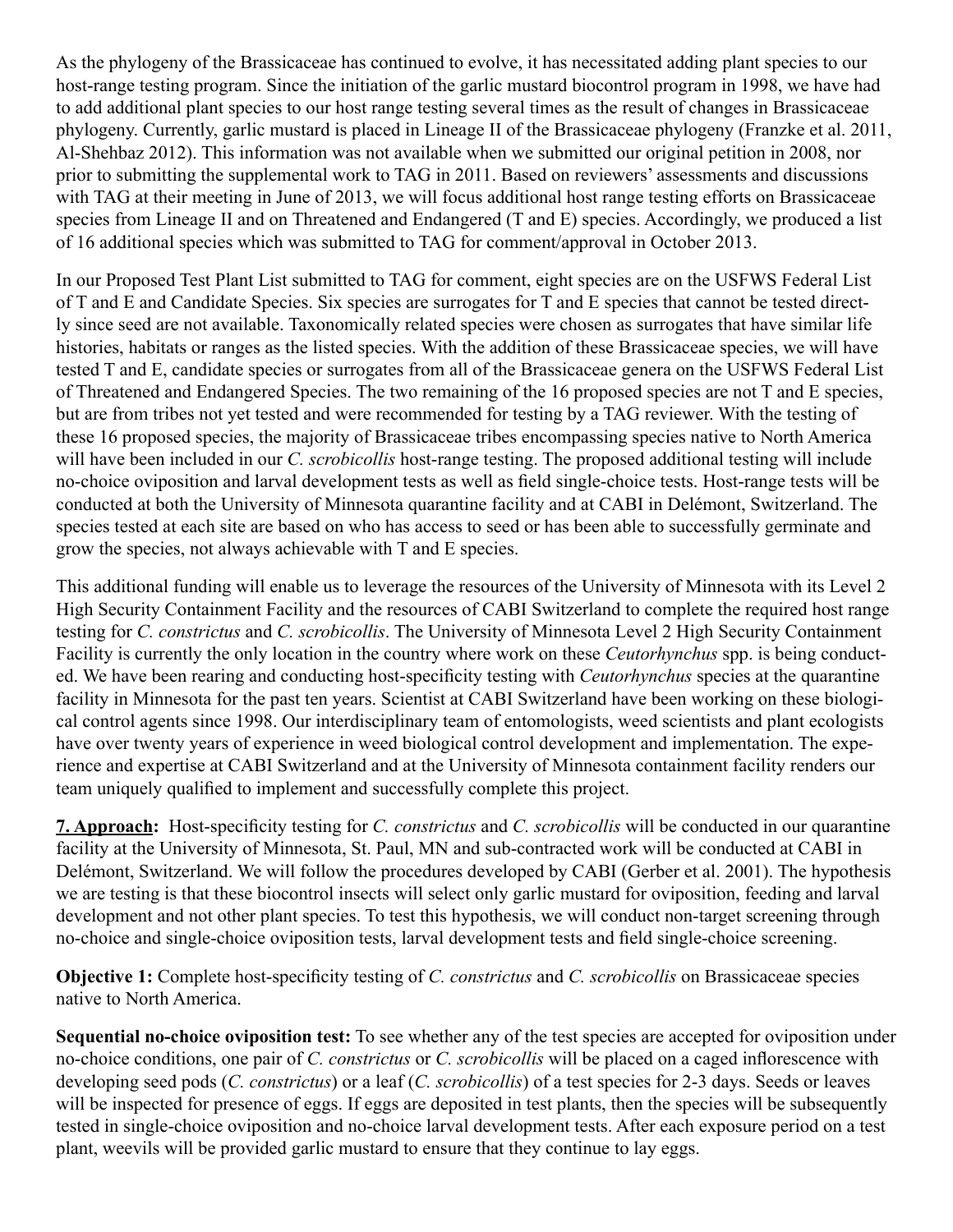**Single-choice oviposition test:** One pair of *C. constrictus* or *C. scrobicollis* will be offered an inflorescence with developing seed pods (*C. constrictus*) or a leaf (*C. scrobicollis*) from a test species and garlic mustard simultaneously. After 2-3 days, seeds/leaves will be inspected for presence of eggs. If eggs are present on test plants, then the species will be subsequently tested in no-choice larval development tests.

**No-choice larval development test:** Two females and one male of *C. constrictus* or *C. scrobicollis* will be placed in gauze bags tied around seed-bearing inflorescences (*C. constrictus*) or a whole plant (*C. scrobicollis*) of potted test or garlic mustard (control) plants for 5-7 days. After infestation, individual pods (*C. constrictus*) or leaves (*C. scrobicollis*) will be removed from each plant and inspected for eggs. If eggs are found, the inflorescence/plant will be re-covered so larval development could be monitored in the remaining pods/plant. To retrieve mature *C. constrictus* larvae, transparent plastic vials will be attached to the gauze bag with an elastic band and the inflorescence bent so that larvae leaving the pods will fall directly into the vials. Vials will be regularly checked for emerging larvae. Emerged larvae will be placed into sifted soil to complete development. For *C. scrobicollis,* potted plants will be regularly checked for emerged adults and these counted and removed.

**Field screening single-choice or open-field tests:** Test plant species that supported larval development of *C. constrictus* or *C. scrobicollis* will be exposed under more natural conditions at CABI Switzerland. For single-choice field tests, caged potted test and garlic mustard plants will be placed together into screen cages (2 x 2 x 1.6 m). Mated, egg laying pairs of *C. constrictus* or *C. scrobicollis* will be placed into each screen cage. After one- to-two weeks, plants will be removed and inspected for eggs. For open-field tests, potted test and garlic mustard plants will be placed in the field and mating pairs of *C. constrictus* or *C. scrobicollis* will be released in the vicinity of plants. After one- to two-weeks, plants will be removed and inspected for eggs. Since contamination from oligophagous weevil species (e.g. *C. obstrictus*) occurring naturally cannot be excluded in these tests, all eggs or larvae found during dissections will need to be stored in 95% ethanol and sent for molecular analyses to confirm species identity.

A minimum of five replications will be conducted for each test and each test plant species. It is expected that these tests could be completed within two years.

**Objective 2:** Prepare petition to submit host-range testing results for *C. constrictus* and *C. scrobicollis* to the Technical Advisory Group for Biocontrol of Weeds.

A petition for field release of *C. constrictus* will be prepared in cooperation with investigators at CABI Switzerland and submitted to TAG.

**8. Expected Products and Outcomes:** The expected product of the proposed research is to complete host range testing for the seed-feeding weevil, *C. constrictus* and *C. scrobicollis* on non-target test plants and submit a petition to TAG for review. If approved by TAG and APHIS-PPQ, this can lead to the release of *C. constrictus* and *C. scrobicollis* for use on garlic mustard. This action can reduce the time before widespread control of garlic mustard can be achieved and reduce the impact of this invasive plant on forest habitat.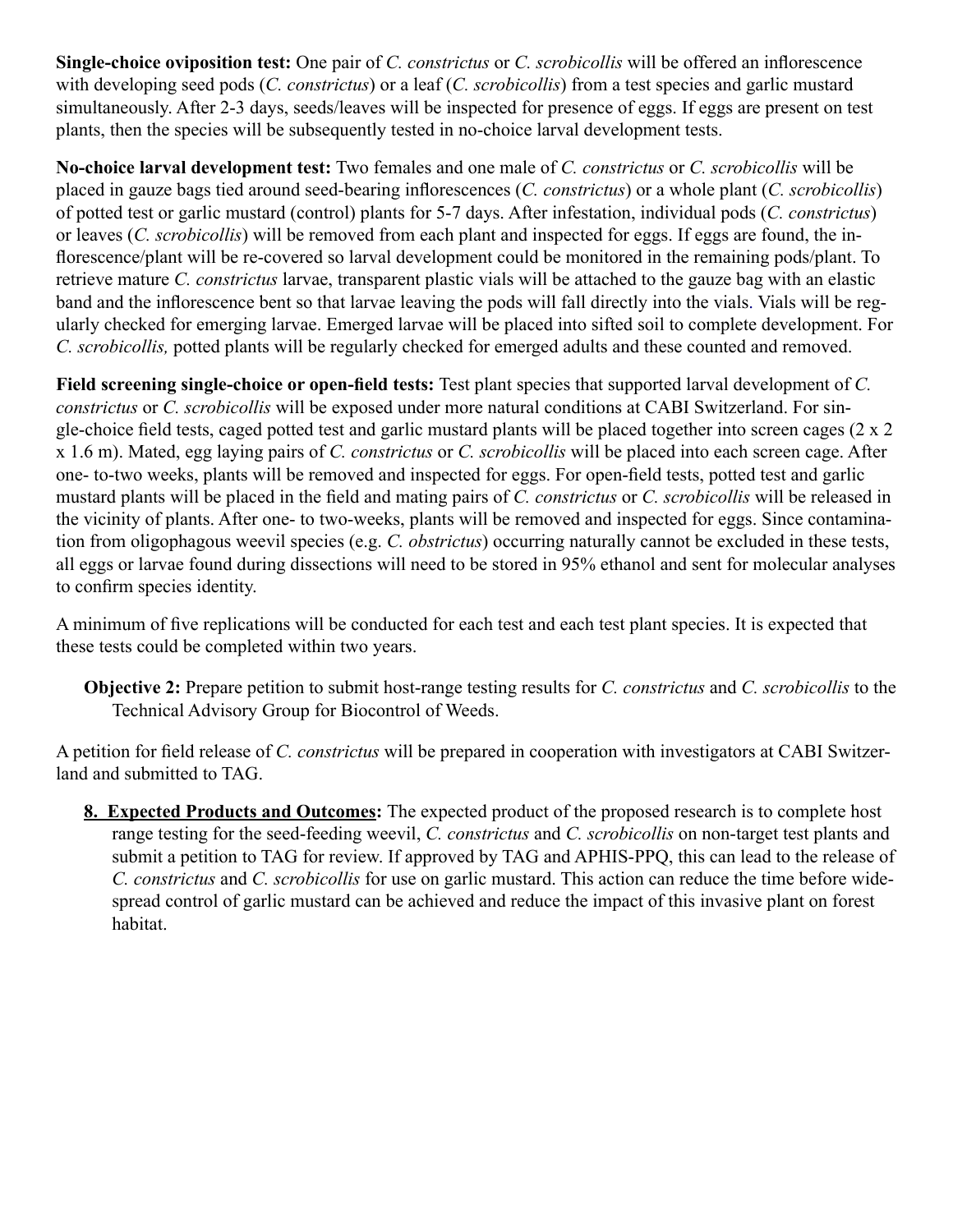## **Additional Items Requested (not in 5 page limit):**

#### **1. Curriculum Vitae Vita for Roger Becker**

| Title:          | <b>Extension Agronomist - Weed Scientist</b>     |  |  |  |
|-----------------|--------------------------------------------------|--|--|--|
| Department:     | <b>Agronomy and Plant Genetics</b>               |  |  |  |
| <b>Address:</b> | University of Minnesota                          |  |  |  |
|                 | 411 Borlaug Hall                                 |  |  |  |
|                 | 1991 Buford Circle                               |  |  |  |
|                 | St. Paul, MN 55108                               |  |  |  |
| Telephone:      | $(612)$ 625-5753 <b>E</b> mail: becke003@umn.edu |  |  |  |
|                 | Appointment: Extension 75% / Research 25%        |  |  |  |

**Specific Areas of Responsibility:** Weed management strategies in annual and perennial systems in disturbed and undisturbed habitats. Current projects include management of purple loosestrife in wetlands; garlic mustard and buckthorn in woodlands; and Canada thistle in native prairies, pastures and right-of-ways. Also prairie establishment, weed management in forages and in processing vegetables, and the environmental impacts of herbicide and non-herbicide weed management systems.

#### **Education:**

| Degree | Major                    | College/University           | Years       |
|--------|--------------------------|------------------------------|-------------|
| B.S.   | Agronomy                 | <b>Iowa State University</b> | 1972 - 1976 |
| M.S.   | Botany-Plant Physiology  | <b>Iowa State University</b> | 1976 - 1978 |
| Ph.D.  | Agronomy-Crop Production | <b>Iowa State University</b> | 1978 - 1982 |
|        |                          |                              |             |

and Physiology

#### **Professional Positions:**

| <b>Employer</b>              | <b>Dates</b>  | <b>Position</b>                           |
|------------------------------|---------------|-------------------------------------------|
| <b>Iowa State University</b> | 1978-1982     | <b>Extension Associate</b>                |
| <b>Monsanto Company</b>      | 1982-1985     | <b>Product Development Representative</b> |
| <b>Monsanto Company</b>      | 1985-1987     | Product Development Associate             |
| University of Minnesota      | 1987-1993     | <b>Assistant Professor</b>                |
| University of Minnesota      | 1993-1999     | <b>Associate Professor</b>                |
| University of Minnesota      | 1999- present | Professor                                 |

#### **Recent Referred Publications:**

Bollman, J.D., C.M. Boerboom, R.L. Becker, and V.A. Fritz. 2008. Efficacy and tolerance to HPPD-inhibiting herbicides in sweet corn. Weed Technol. 22:666-674.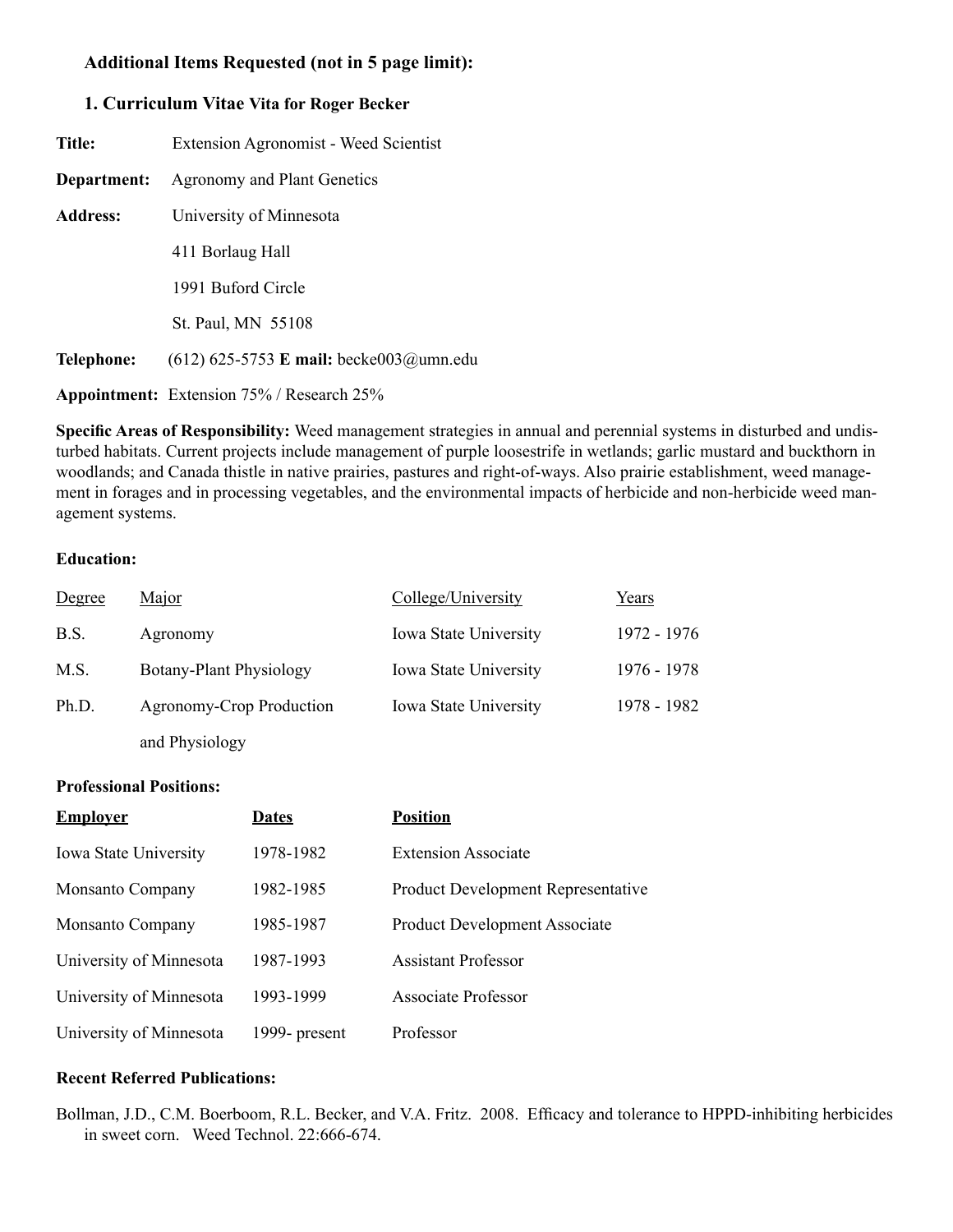- Katovich E.J.S., R.L. Becker, D.W. Ragsdale, and L.C. Skinner. 2008. Growth and Phenology of Three Lythraceae Species in Relation to Feeding by *Galerucella calmariensis* and *Galerucella pusilla*: Predicting Ecological Host Range from Laboratory Host Range Testing. Inv. Plant Sci Management. 1(2):207-215.
- Sheaffer C.C., Undersander, D.J., and R.L. Becker. 2007. Comparing Roundup Ready and Conventional Systems of Alfalfa Establishment. © 2007 Plant Management Network. Published 24 July 24, 2007. 7 p. http://www.plantmanagementnetwork.org/sub/fg/research/2007/alfalfa/
- Van Riper, L.C., R.L. Becker, L.C. Skinner. 2010. Population biology of garlic mustard (*Alliaria petiolata*) in Minnesota hardwood forests. Inv. Plt. Sci Mgt. 3:48-59.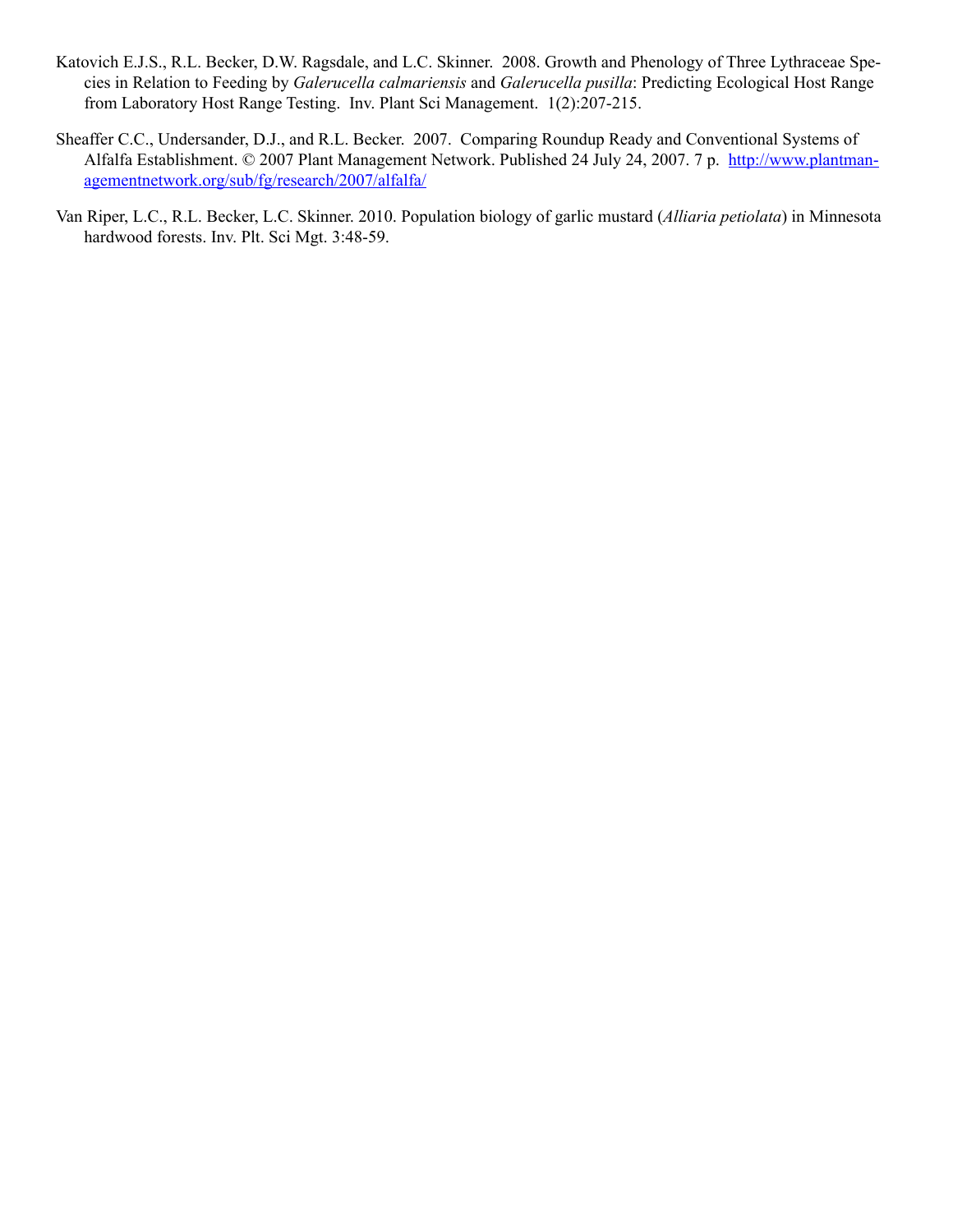Elizabeth J. Stamm Katovich

Department of Agronomy and Plant Genetics

University of Minnesota

1991 Buford Circle, St. Paul, MN 55108

Telephone: (612) 625-5230

#### **Education:**

| 1981 | Purdue University, West Lafayette, IN    |  |
|------|------------------------------------------|--|
|      | B.S. in Plant Protection                 |  |
| 1984 | University of Arkansas, Fayetteville, AR |  |
|      | M.S. in Agronomy                         |  |
| 1988 | University of Minnesota, St. Paul, MN    |  |
|      | Ph.D. in Agronomy/Weed Science           |  |

#### **Employment:**

1998-present

Senior Scientist**.** Department of Agronomy and Plant Genetics, University of Minnesota.

#### **Relevant Publications:**

- Gerber, E., Cortat, C., Hinz, H.L., Blossey, B., Katovich, E., Skinner, L. 2009. Biology and host specificity of *Ceutorhynchus scrobicollis* (Curculionidae; Coleoptera), a root-crown mining weevil proposed as biological control agent against *Alliaria petiolata*  in North America. Biocontrol Science and Technology, 19 (2), 117-138.
- Katovich, E.J.S., R. L. Becker, C. C. Sheaffer, and J. L. Halgerson. 1998. Seasonal fluctuations of carbohydrate levels in roots and crowns of purple loosestrife (*Lythrum salicaria*). Weed Sci. 46:540-544.
- Katovich, E. J. S., A. J. Milles, D. W. Ragsdale and R. L Becker. 1999. Feeding and oviposition preference of *Galerucella* spp. in *Lythrum*. X International Symp. Biol Control of Weeds. p. 99.
- Katovich, E. J. S., R. L. Becker and D. W. Ragsdale. 1999. Effect of *Galerucella* spp. on survival of purple loosestrife (*Lythrum salicria*) roots and crowns. Weed Sci. 47:360-365.
- Katovich, E.J.S., D. W. Ragsdale, L. C. Skinner, and R. L. Becker. 2001. Effect of *Galerucella* spp. feeding on seed production in purple loosestrife. Weed Sci. 49:190-194.
- Katovich, E. J. S., R. L. Becker and J. L. Byron. 2003. Winter survival of late emerging purple loosestrife (*Lythrum salicaria*). Weed Sci. 51:563-568.
- Katovich, E.J. S., R. L. Becker, D. W. Ragsdale and L. C. Skinner. 2008. Growth and phenology of three Lythraceae species in relation to feeding by *Galerucella calmariensis* and *Galerucella pusilla*: predicting ecological host range from laboratory host range testing. Invasive Plant Sci. and Management. 1:207-215.
- Strefeler, M. S., E. Darmo, R. L. Becker and E. J. Katovich. 1996a. Isozyme characterization of genetic diversity in Minnesota Populations of L. salicaria, *Lythrum salicaria* Lythraceae). Amer. J. of Bot. Amer. J. Bot. 83:265-273.
- Strefeler, M. S., E. Darmo, R. L. Becker and E. J. Katovich. 1996b. Isozyme variations in cultivars of L. salicaria (*Lythrum* sp.). Breeding and Germplasm Resources. Hort. Sci. 31:279-282.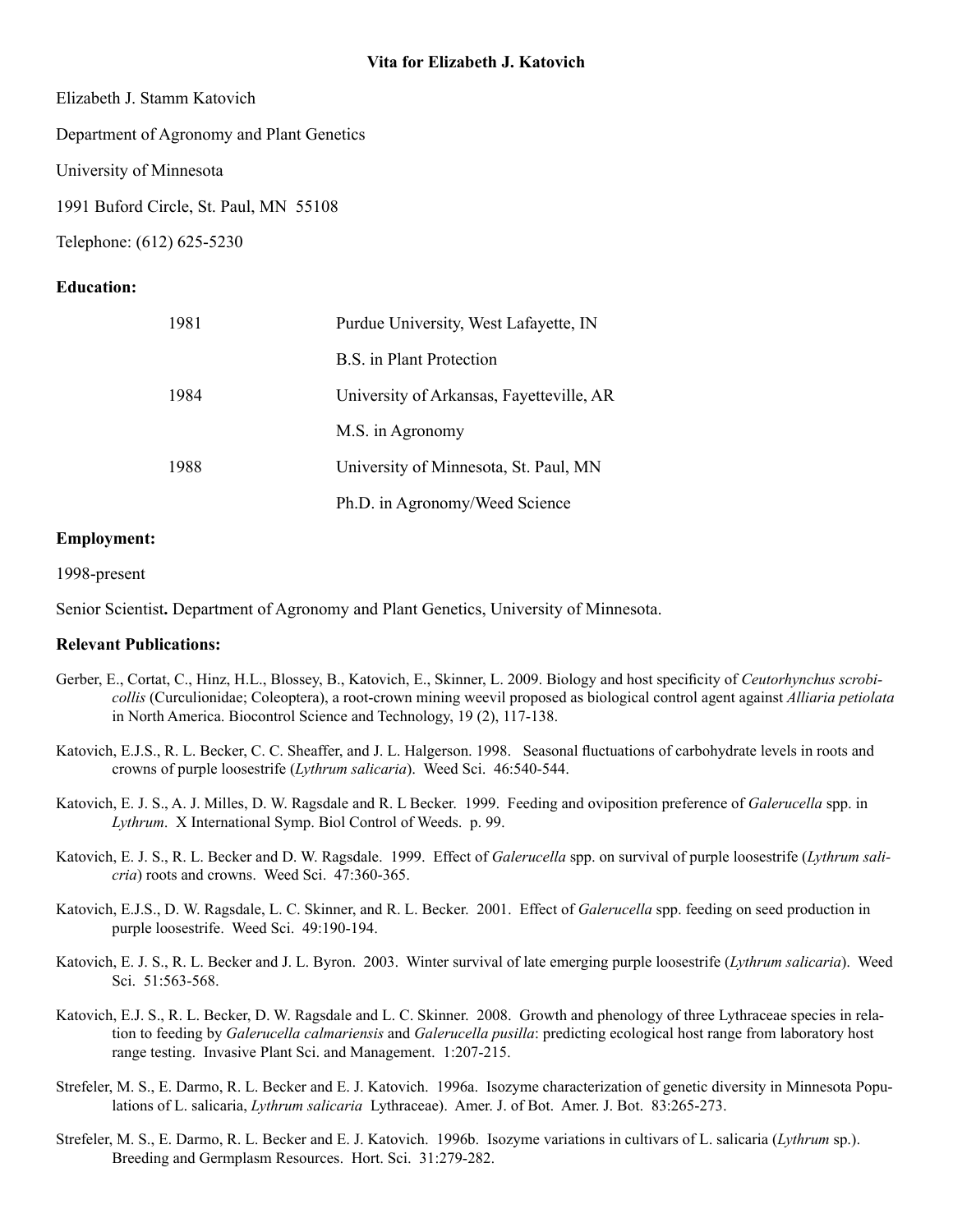# **2. Budget**

| bicollis following TAG petition review. |                 | Biological control of garlic mustard: Completion of host-specificity testing of Ceutorhynchus constrictus and C. scro- |                                             |                                                                                               |
|-----------------------------------------|-----------------|------------------------------------------------------------------------------------------------------------------------|---------------------------------------------|-----------------------------------------------------------------------------------------------|
| 2014 - 2016 RFP: John Kyl               |                 | USDA Forest Service, Technology Development for the Biological Control of Invasive Native and Non-Native Plants. FY    |                                             |                                                                                               |
|                                         |                 |                                                                                                                        | 25% Match Required                          |                                                                                               |
|                                         | Item            | Requested<br>Funding                                                                                                   | 25% min.<br>In-Kind Other-Source<br>Funding | Source25% Min. of<br><b>USFS</b> Contribution<br>+ In Kind Cost Shar-<br>ing Total = $$25386$ |
| <b>FY2014</b>                           |                 |                                                                                                                        |                                             |                                                                                               |
| Administration                          | Salary          | \$17,000                                                                                                               | \$15,421                                    | Portion of the USDA<br>30% Indirect Costs Not<br>Collected by U of M                          |
|                                         | Fringe benefits | \$6,109                                                                                                                | \$3,365                                     | Salary for PI (3%)                                                                            |
|                                         | Travel          | \$10                                                                                                                   | \$268                                       | Benefits for PI                                                                               |
| Procurement                             | <b>Services</b> | \$12,564                                                                                                               |                                             |                                                                                               |
|                                         | Space rental    | \$0                                                                                                                    |                                             |                                                                                               |
|                                         | Supplies        | \$300                                                                                                                  |                                             |                                                                                               |
| Year Totals                             |                 | \$35,983                                                                                                               | \$19,055                                    |                                                                                               |
| <b>FY2015</b>                           |                 |                                                                                                                        |                                             |                                                                                               |
| Administration                          | Salary          | \$16,900                                                                                                               | \$15,438                                    | Portion of the USDA<br>30% Indirect Costs Not<br>Collected by U of M                          |
|                                         | Fringe benefits | \$6,102                                                                                                                | \$3,365                                     | Salary for PI (3%)                                                                            |
|                                         | Travel          | \$10                                                                                                                   | \$268                                       | Benefits for PI                                                                               |
| Procurements                            | Services        | \$12,564                                                                                                               |                                             |                                                                                               |
|                                         | Space rental    | \$0                                                                                                                    |                                             |                                                                                               |
|                                         | Supplies        | \$237                                                                                                                  |                                             |                                                                                               |
| Year Totals                             |                 | \$35,813                                                                                                               | \$18,982                                    |                                                                                               |
| <b>FY2016</b>                           |                 |                                                                                                                        |                                             |                                                                                               |
| Administration                          | Salary          | \$5,600                                                                                                                | \$5,230                                     | Portion of the USDA<br>30% Indirect Costs Not<br>Collected by U of M                          |
|                                         | Fringe benefits | \$2,031                                                                                                                | \$3,365                                     | Salary for PI (3%)                                                                            |
|                                         | Travel          | \$0                                                                                                                    | \$268                                       | Benefits for PI                                                                               |
| Procurements                            | Services        | \$4,573                                                                                                                |                                             |                                                                                               |
|                                         | Space rental    | \$0                                                                                                                    |                                             |                                                                                               |
|                                         | Supplies        | \$0                                                                                                                    |                                             |                                                                                               |
| Year Totals                             |                 | \$12,204                                                                                                               | \$8,863                                     |                                                                                               |
| Total                                   |                 | \$84,000                                                                                                               | \$46,900                                    |                                                                                               |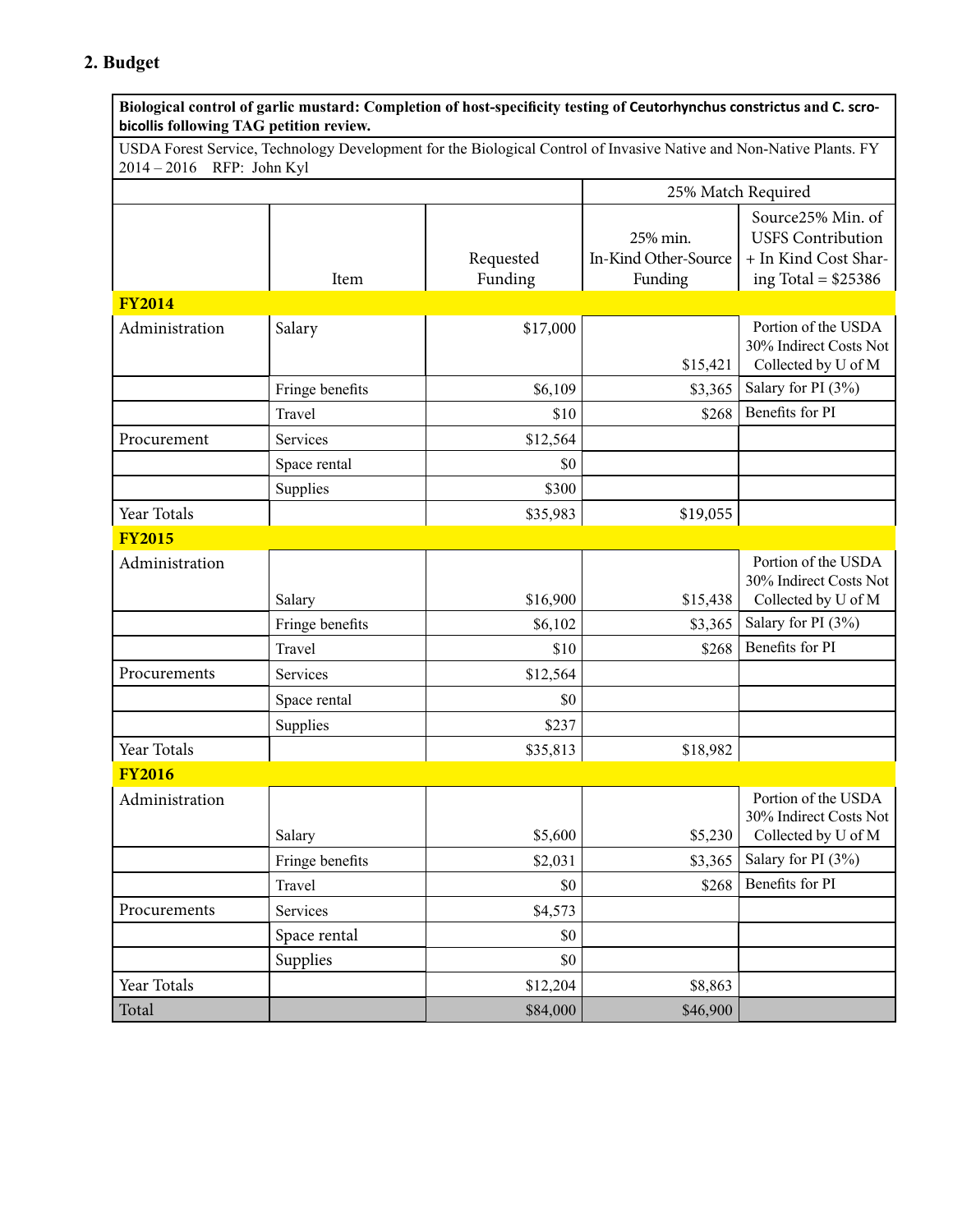**BUDGET REQUEST EXPLANATION:** This grant will be administered as a Cooperative Agreement with the US Forest Service with a 75/25 matching requirement. In this request, \$55,300 is budgeted for the work at the University of Minnesota and a sub-contract of \$ 28,700 is budgeted for work at CABI Switzerland. Annual budgets for work at the University of Minnesota include salary costs for a 0.31 FTE scientist for Year 1 and Year 2 and a 0.10 FTE for Year 3 as well as one part-time summer student worker to conduct host range screening to implement the biocontrol of garlic mustard. Fringe benefits are included in overhead costs (36.8% of salary) with total salary and fringe = \$22,572 in Year 1 and 2 and \$7524 Year 3 for the scientist position. A part time worker with fringe benefits at 7.4% of salary with total salary and fringe = \$537 for Year 1, \$430 for Year 2, and \$107 for Year 3. Travel requested will cover the costs for the PI's to travel to a professional meeting, get supplies, or conduct business relevant to this grant. Supplies requested will cover supplies required to implement host range studies. General operating services include weekend watering services, fees for insect shipment, etc. CABI Switzerland is budgeted \$12,063.50 per year for Year 1 and 2, \$4573 for Year 3, a total of \$28,700 is budgeted including non-salary items. CABI Switzerland is able to conduct field level *C. constrictus* and *C. scrobicollis* screening which we can not due in Minnesota since the agents have not been approved to move out of quarantine. CABI's budget includes lab service fees for molecular analysis of samples to detect contamination from oligophagous weevil species e.g. *C. obstrictus*. CABI is also in possession of some of the test plants required for host-range testing.

**Cost Share**: Matching funding is in the form of unrecoverable indirect costs at a rate of 30% in the form of indirect costs (\$36,000) and 3% of salary and fringe benefit costs for Roger Becker, Principal Investigator for a total of \$46,900 for total in-kind services.

 **3. Timetable:** We expect to complete the host-range testing by April, 2016 and complete and submit a petition to TAG by September 30, 2016. Progress reports will be submitted as required. Work may proceed faster depending on how rapidly we are able to procure seed and develop methods to successfully germinate and propagate test plant species and match developmental staging with that of the weevils. Effort charged in FY periods and timetables will be adjusted accordingly.

## **4. Liturature Cited:**

Al-Shehbaz, I. A. 2012. A generic and tribal synopsis of the Brassicaceae (Cruciferae). Taxon. 61(5):931-954.

Blossey B., V. Nuzzo, H. Hinz and E. Gerber. 2001. Developing biological control of *Alliaria petiolata* (M. Bieb.) Cavara and Grande (garlic mustard). Natural Areas J. 21:357-367.

 Cavers, P. B., M. I. Heagy and R. F. Kokron. 1979. The biology of Canadian weeds. 35. *Alliaria petiolata* (M. Bieb.) Cavara and Grande. Can. J. Plant Science. 59:217-229.

Franzke, A., M. A. Lysak, I. A. Al-Shehbaz, M. A. Koch and K. Mummenhoff. 2011. Cabbage family affairs: the evolutionary history of Brassicaceae. Trends in Plant Sciences. 16(2):108-116.

Gerber, E., H. L. Hinz, N. Guazzone, J. McKenny, S. Michler and M. Zuefle. 2001. Biological control of garlic mustard, *Alliaria petiolata*. CABI Bioscience. Switzerland Centre. Annual Report.

Meekins, J. F. and B. C. McCarthy. 2002. Effect of population density on the demography of an invasive plant, *Alliaria petiolata*, (Brassicaceae) population in a Southeastern Ohio forest. American Midland Naturalist. 147:256-278.

Meekins, J. F. and B. C. McCarthey. 1999. Competitive ability of *Alliaria petiolata* (garlic mustard, Brassicaceae), an invasive, nonindigenous forest herb. International J. Plant Science. 160:743-752.

Plants.usda.gov. Plants database. Accessed 5-17/2010.